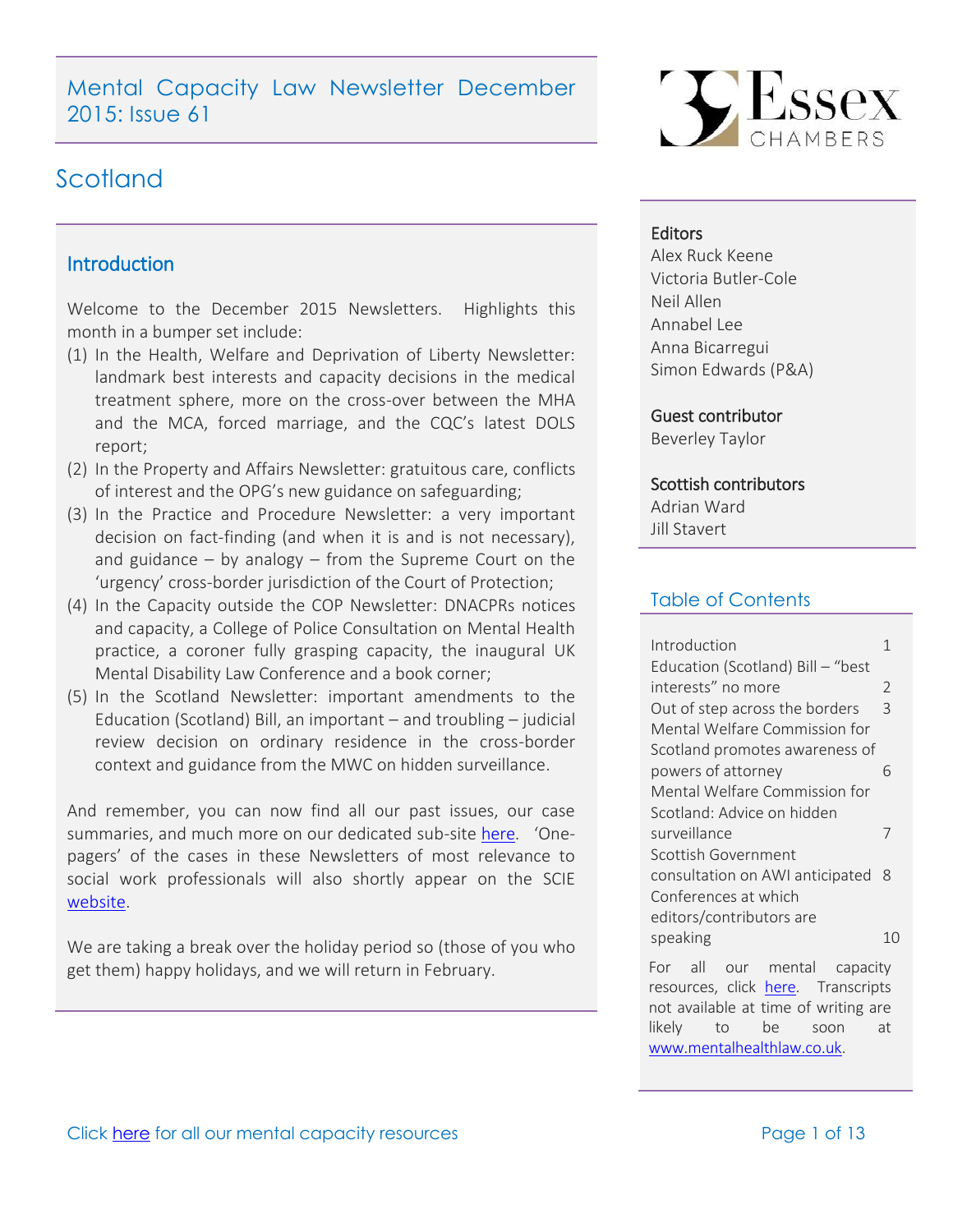

# <span id="page-1-0"></span>**Education (Scotland) Bill – "best interests" no more**

In the [September Newsletter](http://www.39essex.com/content/wp-content/uploads/2015/09/MC-Newsletter-September-2015-Scotland.pdf) we reported concerns about aspects of the Education (Scotland) Bill, and described the submission of the Mental Health and Disability Sub-Committee of the Law Society of Scotland. We are pleased to report that 64 amendments lodged by Scottish Government on 23<sup>rd</sup> November 2015, and duly passed, met those concerns.

Concerns centered on the proposed "capacity" and "best interests" tests as to whether it would be appropriate that children and young persons (young persons being 16 and 17-year olds) should themselves participate in procedures. The Committee argued that the proposed "maturity" element of the capacity test should be eliminated in the case of 16 and 17-year olds. A new definition of "lacking capacity" has been introduced in the case of young persons, namely that "a young person lacks capacity to do something if the young person does not have sufficient understanding to do it". A large number of amendments delete references to young persons altogether.

As we and others commented, the introduction of a "best interests" test in Scots law – bearing in mind that such a test was explicitly rejected for the purposes of adult incapacity law – seemed particularly inappropriate at a time when the concept of a paternalistic "best interests" test had been rejected in General Comment No 1 (2014) "Article 12: Equal recognition before the law" of the Un Committee on the Rights of Persons with Disabilities. The Mental Health and Disability Sub-Committee submitted that if the purpose of the "best interests" test was to allow children to be shielded from potentially harmful information, then the approach should not be that a "best interests" test should be satisfied,

but rather a question of whether application of safeguards to prevent any such apprehended harm would be justified. There will no doubt be a general welcome to the removal, by these Scottish Government amendments, of all references to "best interests". The amendments replace "is in the best interests" with "would adversely affect the wellbeing".

It is important to understand that both "capacity" and any adverse effect upon wellbeing are not automatic bars to participation. They are matters which the education authority is required to take into account. These are also matters to be considered by the Additional Support for Learning Tribunal in relation to proceedings before the Tribunal.

Some of the adjustments achieve consistency with existing legislation, and in some places it is proposed that there be regulatory powers to change criteria. The reason for this is that if criteria – particularly outcome criteria – are altered in future across a range of legislation, in practical terms it will be much easier to do that by regulation rather than by a raft of amending provisions to fixed statutory criteria. It has been confirmed that this will be covered in the Explanatory Notes. It is also understood that, in accordance with a subsequent suggestion by the Mental Health & Disability Sub-Committee, an obligation upon Scottish Ministers will be inserted in Stage 3 amendments to require them to consult before exercising such regulatory powers.

The willingness of Scottish Government to consult meaningfully and accept reasoned proposals is to be commended.

*Adrian D Ward*

Click [here](http://www.39essex.com/resources-and-training/mental-capacity-law/) for all our mental capacity resources Page 2 of 13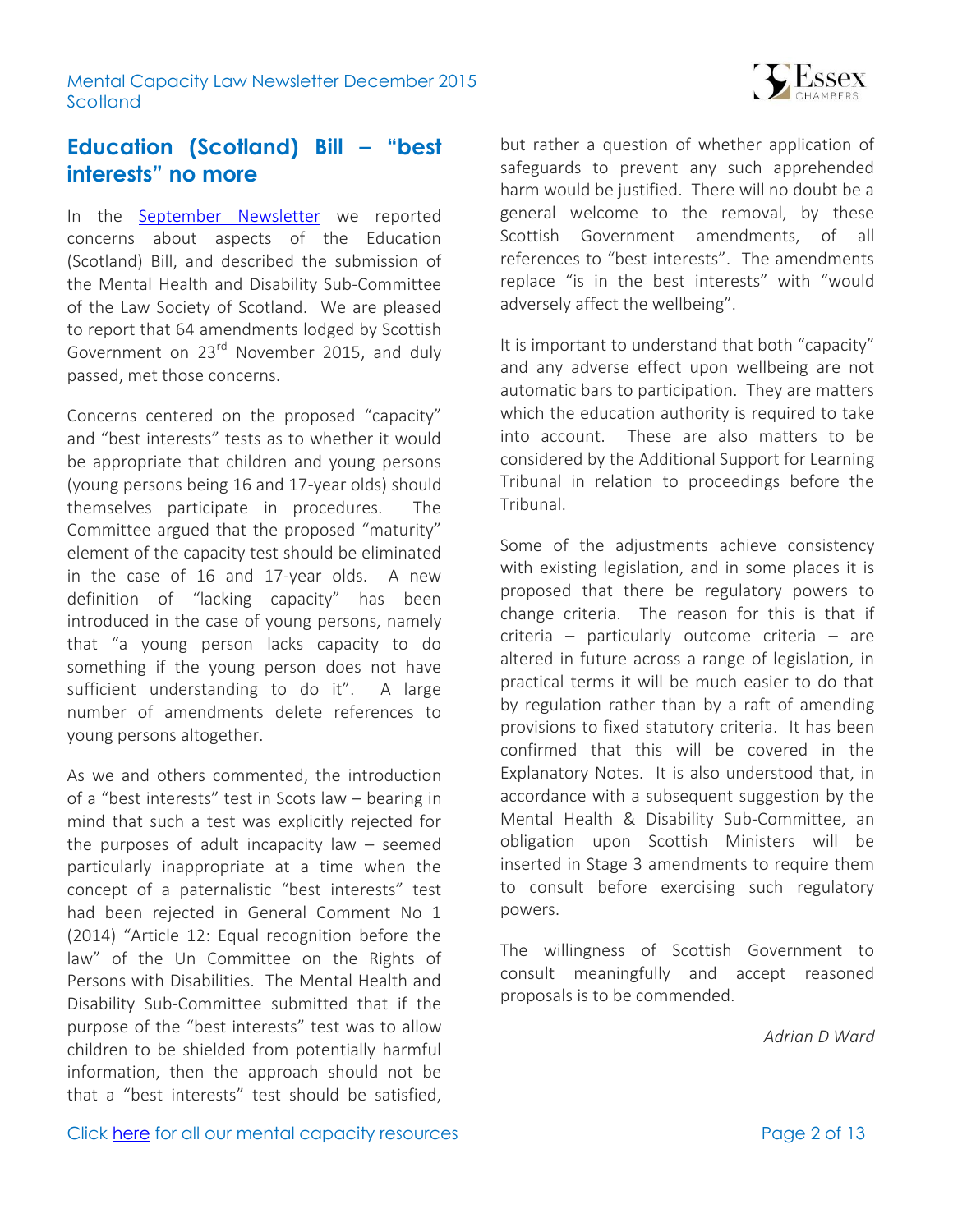

[editorial note: these developments also show the power of cross-border working: it was [concerns](https://thesmallplaces.wordpress.com/2015/07/10/best-interests-uber-alles-legal-capacity-in-the-education-scotland-bill/) raised by Paul Skowron on Lucy Series' website which alerted Alex to the issues, and, in turn, led to work being done by the Scottish Law Society MHDC, led by Adrian and, ultimately, to these amendments].

# <span id="page-2-0"></span>**Out of step across the borders**

On  $17<sup>th</sup>$  November 2015 Lord Armstrong dismissed a petition by Milton Keynes Council for review of a decision by Scottish Ministers determining the ordinary residence of a lady identified as Mrs JR: Decision [2015] CSOH 156, available [here.](http://www.scotcourts.gov.uk/search-judgments/judgment?id=9e48f7a6-8980-69d2-b500-ff0000d74aa7)

According to the Judgment, Mrs R was born on 19<sup>th</sup> March 1932. She formerly lived in her own home in Milton Keynes. In 2005 she was diagnosed with dementia. Her mental and physical health deteriorated, and on 20<sup>th</sup> December 2008 she was admitted to an assessment unit, still within the local authority area of Milton Keynes Council. On  $7<sup>th</sup>$  January 2009 the Court of Protection appointed the Council's finance manager as Mrs R's property and affairs deputy. A mental capacity assessment at that time determined that "she lacked the capacity to decide for herself where she should live".

Mrs R's daughter decided that she would like her mother to reside close to her, in or near Edinburgh. She identified a care home in Musselburgh, within the area of East Lothian Council. Milton Keynes Council advised the daughter to approach East Lothian Council about funding, as Milton Keynes Council was of the view that Mrs R might be entitled to free personal and nursing care. On 25<sup>th</sup> February 2009 Mrs R was discharged from the care centre in the Milton Keynes area and driven by her daughter to the care home in Musselburgh, all on the same day. Mrs R has lived in the care home in Musselburgh ever since. East Lothian Council had no involvement in the placement of Mrs R in the care home in Musselburgh, nor initially did that Council make any payments in relation to her accommodation there. Financial matters were arranged privately between the home in Musselburgh and the daughter.

By order dated 2<sup>nd</sup> June 2009, taking effect on 2<sup>nd</sup> July 2009, the daughter was appointed property and affairs deputy in place of Milton Keynes Council's finance manager. On  $10^{th}$  July 2009 Mrs R's needs for community care services were assessed by East Lothian Council (under section 12A of the Social Work (Scotland) Act 1968). Mrs R was assessed as being in need of residential accommodation with nursing. East Lothian Council accordingly assumed responsibility as "authority of the moment" for the funding of her care placement, and made payments to the Musselburgh home from  $8^{th}$  July 2009. Mrs R's former home in Milton Keynes was sold in 2010. A reference in the Judgment (paragraph 38) to "East Kilbride" would appear to be a typographical error.

Under section 86 of the 1968 Act, where one local authority incurs expenditure under that Act in the provision of accommodation for a person ordinarily resident in the area of another local authority, that expenditure is recoverable from such other local authority, expressly including a local authority in England & Wales. Section 86 also provides that any question as to the ordinary residence of a person under that section shall be determined by Scottish Ministers.

On  $26^{th}$ March 2015, Scottish Ministers determined that there had been no change in Mrs R's ordinary residence for the purposes of section 86, and that she accordingly remained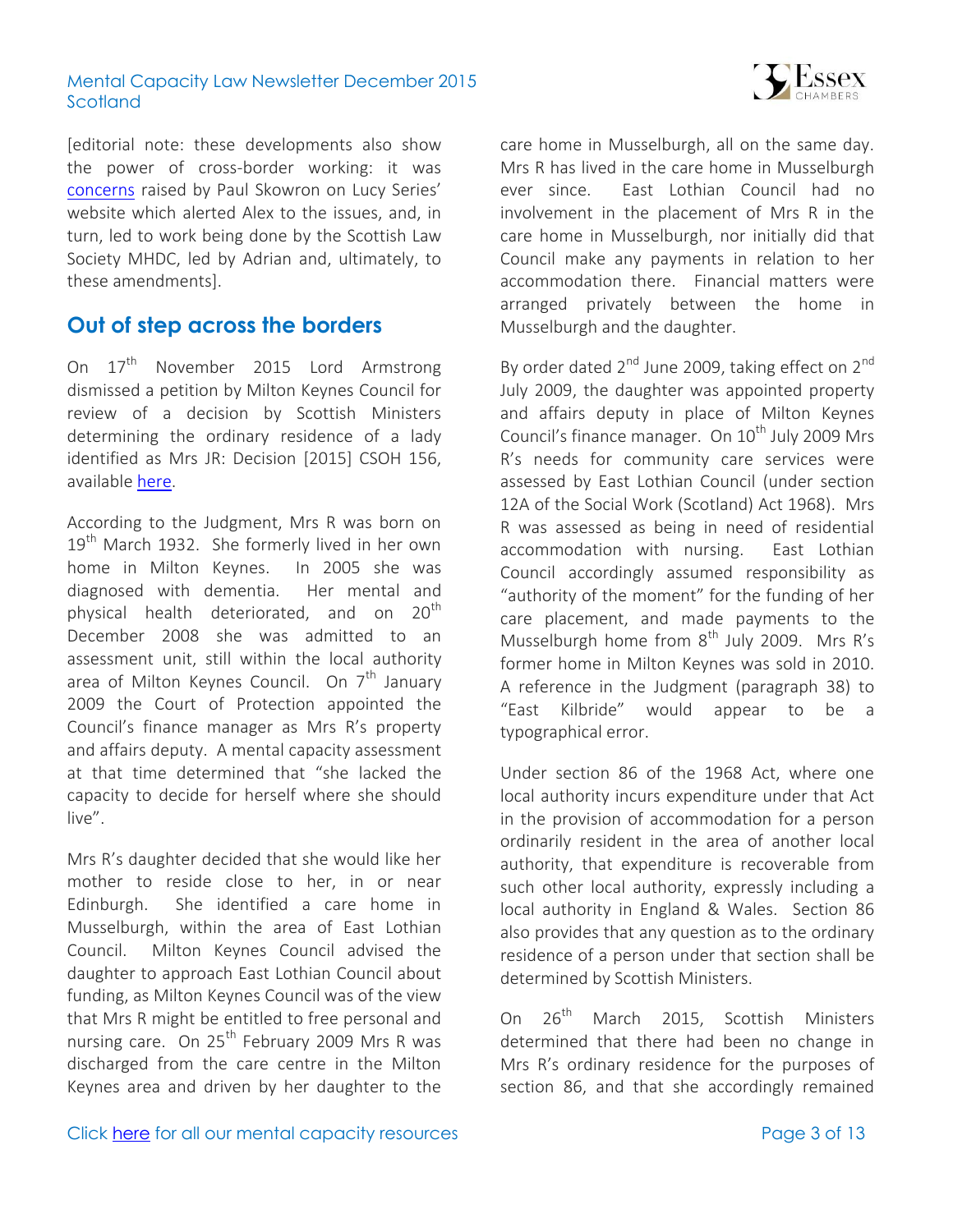

ordinarily resident in Milton Keynes. Scottish Ministers had regard to the decision of the House of Lords in *Shah v London Borough of Barnet*  1983 2 AC 309 ("*Shah*") and to Scottish Government Guidance Circular 3/2010. Milton Keynes Council challenged that determination on the following grounds, namely (1) that Scottish Ministers applied the wrong legal test; (2) they erred in law by failing to consider the correct periods of residence; (3) they erred in their consideration of what constitutes a voluntary act; (4) perversity; and (5) in reaching their decision, they acted in a manner beyond their jurisdiction.

The application was opposed by Scottish Ministers. East Lothian Council entered the process as interested party. Remarkably, Mrs R was not represented in the proceedings and the Judgment does not narrate whether any consideration was given as to whether she, or at least her interests, should be represented. There also appears to have been no enquiry into whether she had ascertainable wishes and feelings (or, in the terminology of the UN Convention on the Rights of Persons with Disabilities, any will and preferences) at least to the extent of knowing whether she was content and settled in her placement in Musselburgh. One would have thought it appropriate for her and her interests to be central to the proceedings. Whether she should be deemed as having her settled home in one country or another is hardly unimportant, particularly in the circumstances that (as noted in the [November](http://www.39essex.com/content/wp-content/uploads/2015/11/MC-Newsletter-November-2015-Scotland.pdf)  [Newsletter\)](http://www.39essex.com/content/wp-content/uploads/2015/11/MC-Newsletter-November-2015-Scotland.pdf) whether she is subject to Scottish rates of income tax will now depend upon whether she has a "close connection to Scotland" or her "main place of residence" in Scotland. It might have been appropriate for the court to have heard submissions as to a possible scenario in which Scottish Ministers had determined that her ordinary residence remained in England, yet for purposes of any proceedings before the Court of Protection or alternatively under the Adults with Incapacity (Scotland) Act 2000 she would be regarded as habitually resident in Scotland, and for purposes of paying the Scottish rate of income tax (and thus contributing to the Scottish nursing and care payments denied to her if her ordinary residence remained in England) she were determined to be resident in Scotland under the tests for that purpose.

Lord Armstrong upheld the determination of Scottish Ministers. Although not disclosed in the Judgment, the hearing took place on  $15<sup>th</sup>$  October 2015. By then, new Scottish Government guidance dated  $1<sup>st</sup>$  June 2015 had been introduced – see "New guidance – old flaw?" in the [July Newsletter](http://www.39essex.com/content/wp-content/uploads/2015/07/MC-Newsletter-July-2015-Scotland.pdf) and, following the decision of the Supreme Court in *Regina (Cornwall Council) Secretary of State for Health and Another* [2015] UKSC 46 ("*Cornwall*"), the further item "New guidance – old flaw – or new interpretation of the law?" in the [September Newsletter.](http://www.39essex.com/content/wp-content/uploads/2015/09/MC-Newsletter-September-2015-Scotland.pdf) See those articles for our view on the core question of when ordinary residence changes where the adult in question may not be fully capable of making the relevant decision.

It is understood that only the 2010 Scottish Government circular was considered. However, it does not appear that the case was pled on the basis that Scottish Ministers had failed to follow their own guidance. On the face of matters, it appears that they did follow their own guidance. That is however irrelevant to the question of whether they applied the correct test. Of course, perhaps the English guidance is wrong and the Scottish guidance is correct, but it does seem relevant at least to consider a situation in which the guidance in the two countries, hitherto stated to have been derived from precisely the same (entirely English) case law, should produce a situation in which, as the 2015 Scottish guidance puts it: "The approach in England differs in that it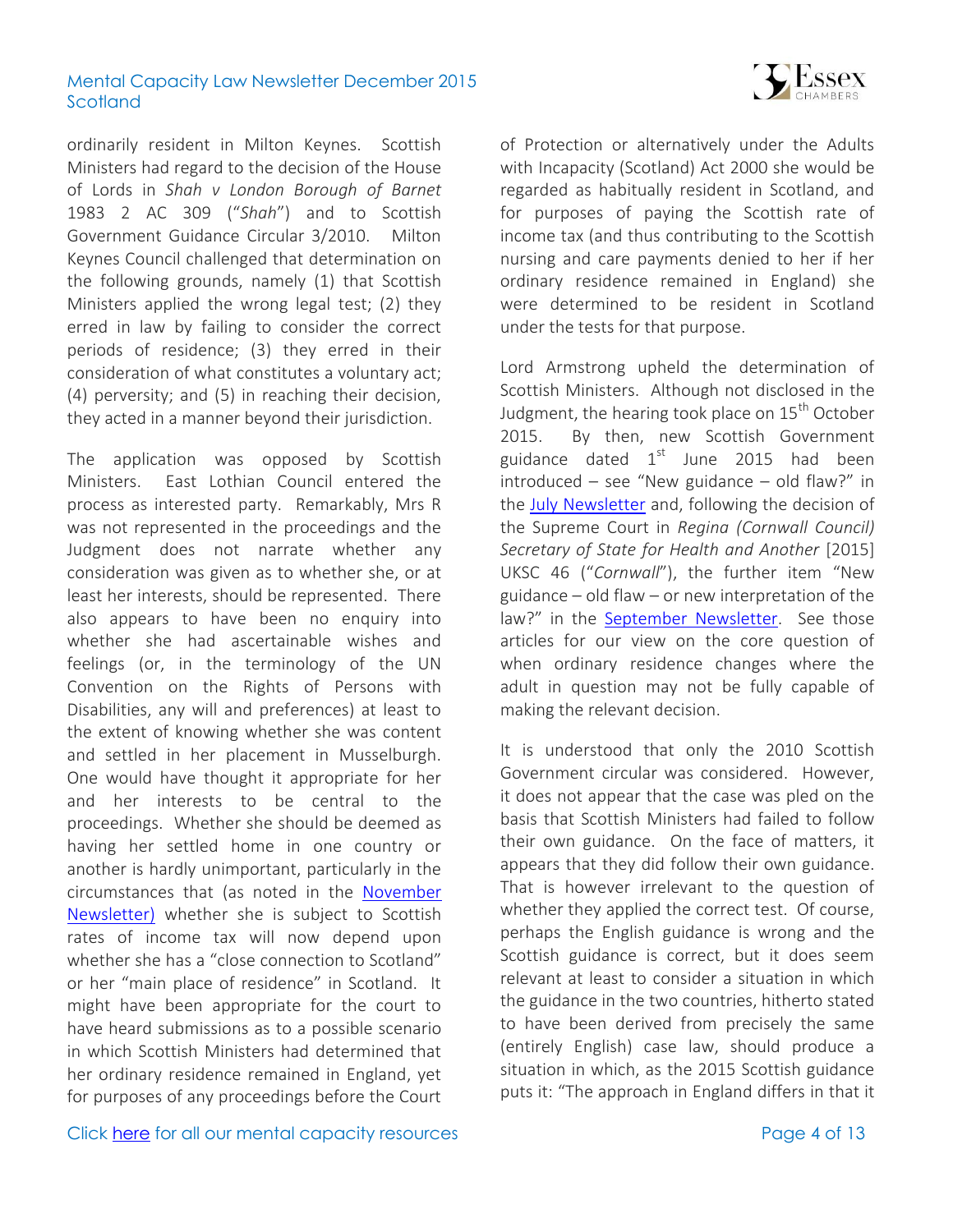

encourages a broader view than in Scotland". Put bluntly, it would appear that the English guidance, if applied to the available facts in the case of Mrs R, would have produced the opposite outcome.

The decision itself should be referred to for its long and somewhat complex arguments. Here we focus on one feature. English case authority was for long based, and current English guidance is still based, on the two tests generally referred to as "Vale 1" and "Vale 2" set out in *R Waltham Forest London Borough Council, ex p Vale*, The Times, 25 February 1995 ("*Vale*"). As they are not set out in the Judgment, it is worth quoting them here:

*Vale test 1: "Where a person was so mentally handicapped that she was totally dependent on a parent or guardian, her ordinary residence was that of the parent or guardian: Mr Justice Taylor proceeds to expand on this to state that it was clear from Lord Scarman's speech in Shah that the mind of the claimant was important in two respects in determining ordinary residence: the residence must be voluntarily adopted and there must be a degree of settled purpose. In this case however, the applicant was not capable of deciding where to live and it is unreal to speak of settled purpose: the decision as to where she should live was at all times her parents' decision".* 

*Vale test 2: "The Alternative Approach involves considering a person's ordinary residence as if they had capacity. All the facts of the person's case should be considered including physical presence in a particular place and the nature and purpose of that presence as outlined in Shah without requiring the person themselves to have adopted the residence voluntarily".*

Lord Armstrong disregarded any question of "habitual residence" on the basis that its interpretation is a doubtful guide in matters of "ordinary residence", a view taken in *Cornwall* and noted in our commentary on *Cornwall*. The Supreme Court in *Cornwall* confirmed that there are not, in fact, two separate Vale tests, but *"they were complementary, common-sense approaches to the application of the Shah test to a person unable to make decisions for herself; that is, to the single question whether her period of actual residence with her parents was sufficiently 'settled' to amount to ordinary residence" (paragraph 47)*.

There may be scope for discussion as to whether Lord Armstrong's decision accorded with what Lord Carnwath intended. Just as the 2010 Scottish guidance founds upon Vale test 1 and disregards Vale test 2, likewise Lord Armstrong's decision included the following passages:

*"*[51] *I am satisfied that the analysis of the dicta in the cases cited, in particular those to be found in the decisions of Shah and Cornwall, as submitted for the respondents and the interested party, is correct. Whilst it must be recognised that the factual circumstances in these cases were not on all fours with the present case, on the basis of the reported cases cited to me, the dictum of Lord Scarman as quoted in Shah, remains the leading modern authority on the correct meaning of the expression 'ordinary residence'. His identification of the two requisite elements required in any assessment was neither overruled nor undermined by the dicta in Cornwall. To the extent that, in Cornwall, the two approaches considered in Vale were reviewed, the conclusion reached was that they were not separable but complementary approaches to the test in Shah. In that context, it is to be noted that the last three lines of paragraph 47 of the decision in Cornwall, viz: '… that is …the single question*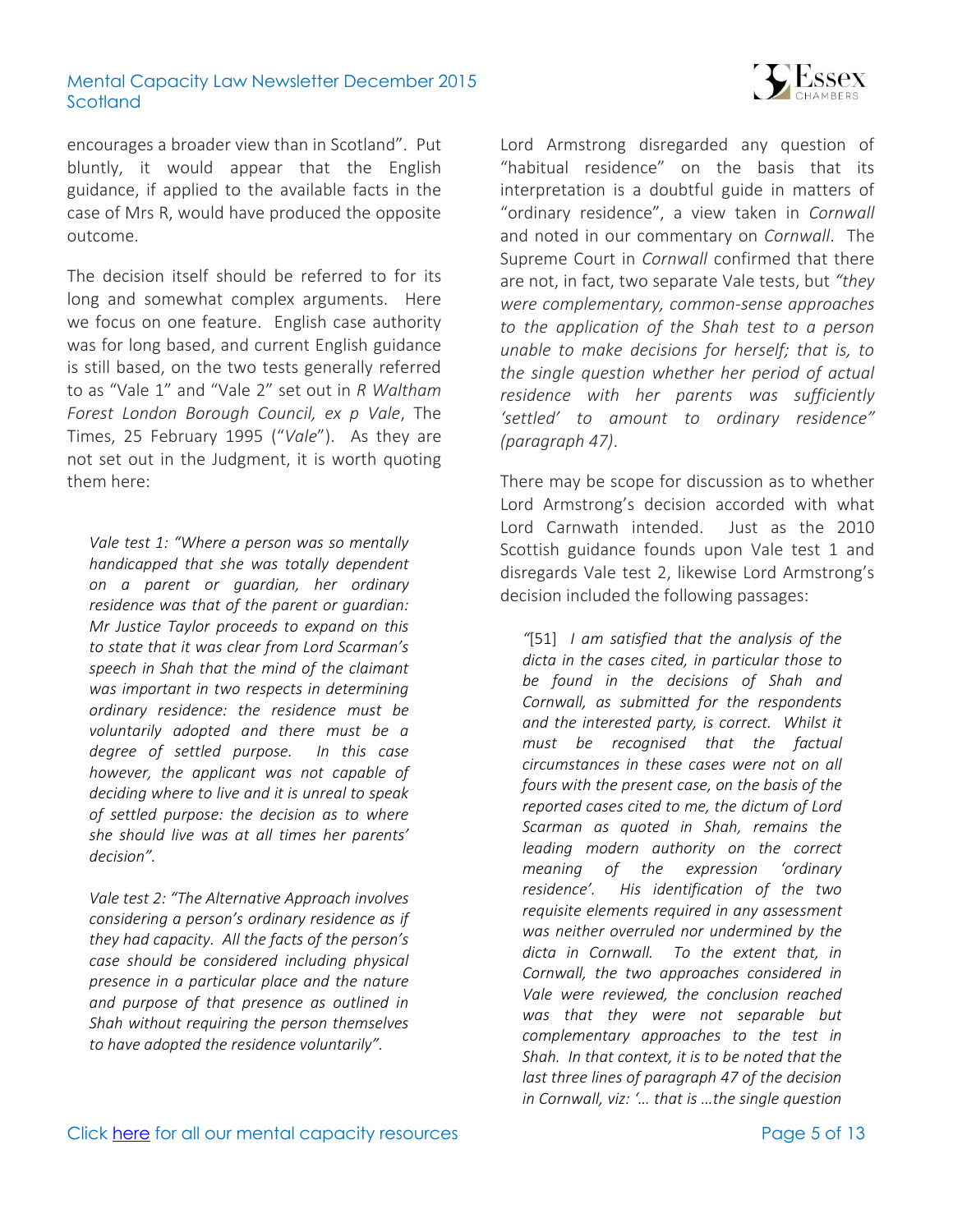

*whether her period of actual residence with her parents was sufficiently settled to amount to ordinary residence.' should, in my view, be read as an expression of the issue which was to be determined, rather than as a reformulation of the test set out by Lord Scarman in Shah, or as a statement intended to define exhaustively the constituent parts of the relevant test.*

*"*[52] *On that basis, the determination of whether there has been a change in ordinary residence must necessarily involve an assessment of the extent to which any adoption of a particular abode has been voluntary. In the case of a person lacking mental capacity, such an assessment must necessarily involve a consideration of the nature of such legal authority as there is in place. That is consistent with the legal framework in place in Scotland to protect the interests of those lacking full capacity. The respondents and the interested party were correct therefore to assert that the Scottish Government Circular sets out a correct statement of the law in that regard, and that it was appropriate for the respondents to follow the guidance contained within it.*

*"*[53] *On that basis, given the lack of mental capacity on the part of Mrs R, the absence of any legal authority on the part of* [her daughter] *to make decisions regarding her mother's personal welfare was fatal to any prospect of a finding that, notwithstanding the duration of Mrs R's presence in Scotland, there had been a change of her ordinary residence from Milton Keynes to East Lothian."*

Perhaps it still remains relevant to take account of the view expressed by the Supreme Court in re LC (Children) [2014] UKSC 1, that "insofar as Lord Scarman's observation [in *Shah*] might be taken to exclude the relevance of a person's state of mind to her habitual residence, I suggest that this court should consign it to legal history, along with the test which he propounded".

The implications of this decision, and of the distinctive stance of Scottish Ministers which it endorses, are still being assimilated. There would appear to be a proliferation of widening fissures including in "ordinary residence" between England & Wales, and Scotland; between habitual residence and ordinary residence; between social care and taxation purposes (as suggested above); and even in "ordinary residence" between social care and health care purposes. For drawing that last point to our attention, we are indebted to delegates at a seminar for CCP Seminars in Edinburgh on  $4<sup>th</sup>$  December 2015 at which Adrian's colleague with TC Young Alison Hempsey discussed this case (and at which Jill and Adrian also spoke – see "Conferences" below for the first repeat of that event): this point causes particular potential problems for integrated health and social care partnerships.

One can certainly say that whereas the Scottish guidance of 2010 and 2015 noted that there were no Scottish decisions on the interpretation of "ordinary residence" for the purpose of liability for social care costs, we do now have such a decision. At time of writing it is not yet known whether that decision may be appealed. Whether it is or is not, it is now unlikely to be the last exploration of these issues before the Scottish courts.

*Adrian D Ward*

# <span id="page-5-0"></span>**Mental Welfare Commission for Scotland promotes awareness of powers of attorney**

On 13 November, the Mental Welfare Commission commenced a campaign to promote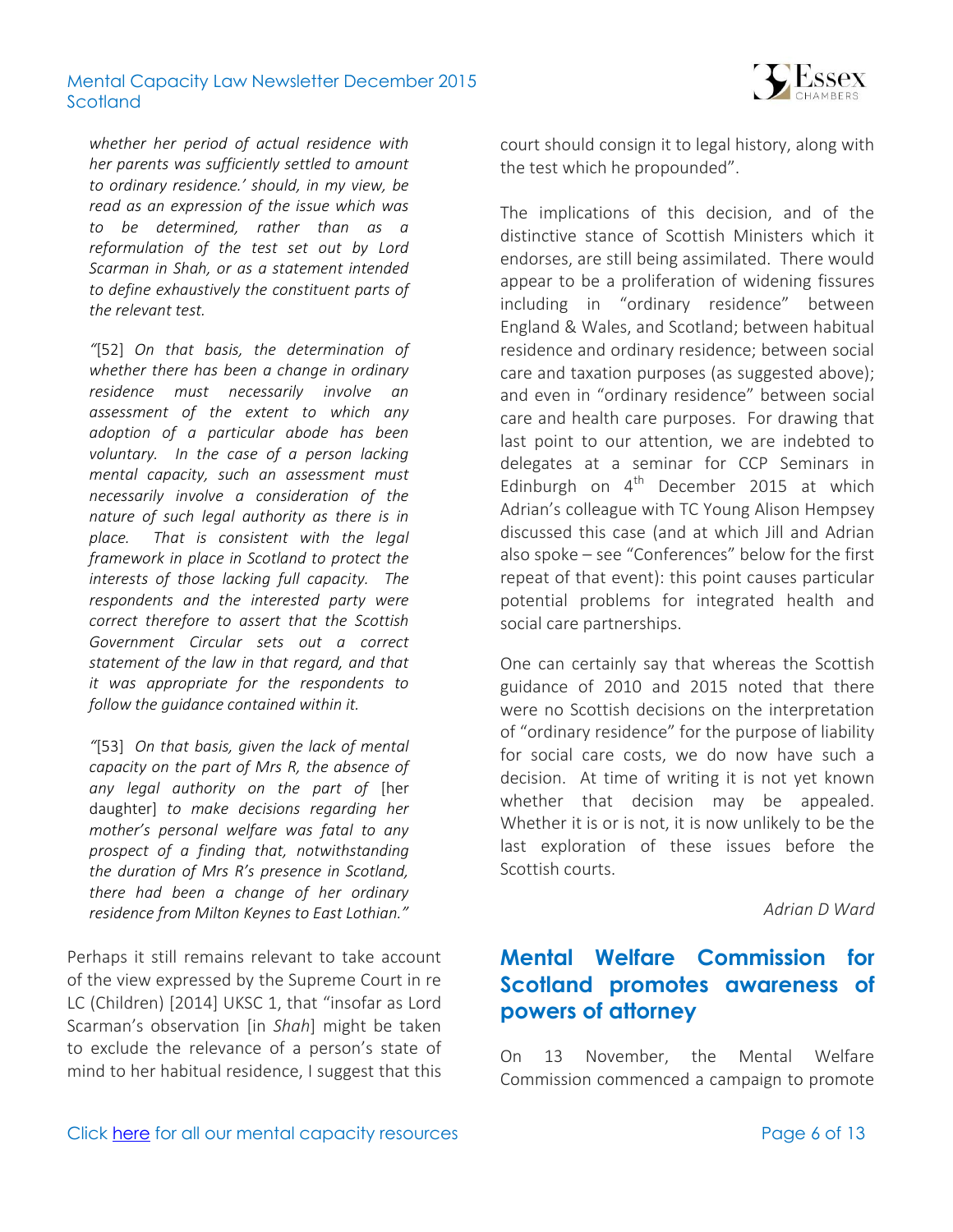

knowledge and understanding of powers of attorney amongst hospital ward staff, care home staff and GPs in Scotland. The awareness raising includes guidance on important considerations both when someone is thinking of signing a power of attorney and also when someone within their care has granted one. It is supported by three leaflets that can be accessed [here](http://www.mwcscot.org.uk/about-us/latest-news/commission-launches-new-campaign-across-scotland).

Such a campaign is to be very much welcomed. The granting of a power of attorney is an expression of an individual's autonomy and can be used to ensure, insofar as it is possible, that the person's will and preferences are respected and acted on in the event of their incapacity. This is underpinned by an increasing body of European Court of Human Rights rulings on Article 8 ECHR which might not yet have directly addressed the issue of powers of attorney but certainly reinforce the importance of respecting a person's legal capacity<sup>1</sup>. Moreover, on the face of it powers of attorney may arguably fulfil the requirements of Articles 12(3) and (4) of the UNCRPD $^2$  although whether they pass muster under the Committee on the Rights of Persons' General Comment No 1 interpreting Article  $12^3$ , which not specifically refer to powers of attorney or similar arrangements<sup>4</sup>, remains to be seen.

This development comes at the same time as yet another repetition of the successful joint

 $\overline{a}$ 

campaign by Glasgow City Council and Greater Glasgow and Clyde Health Board (with technical support from TC Young) to encourage people to grant Powers of Attorney.

*Jill Stavert* 

# <span id="page-6-0"></span>**Mental Welfare Commission for Scotland: Advice on hidden surveillance**

On 2 December 2015, the Mental Welfare Commission published advice on the use of hidden surveillance which can be accessed [here](http://www.mwcscot.org.uk/good-practice/commission-advice/hidden-surveillance/)

This advice has been publlished as a consequence of an awareness of covert surveillance being used to monitor care staff in various settings. There are clearly are implications for such staff and for those in their care and, of course, the Commission's primary concern relates to the latter with mental illness, learning disability, dementia, or related conditions.

The Commission acknowledges that such surveillance occasionally has very valid uses, such as exposing serious abuse of vulnerable people, but is also mindful that there are serious legal, human rights and ethical implications involved. A balance therefore needs to be achieved between protection and respect for privacy.

As the advice rightly points out, capacity is everything. If someone is able to give valid consent to the surveillance and they refuse to consent then this must be respected. If there are concerns that a person with capacity is subject to undue influence and abuse or exploitation then the matter ought to be referred to the local authority who may consider adult protection measures. It also reminds of the need to assess capacity to consent to such surveillance on a

<sup>1</sup> *Shtukarutov v Russia*, paras 87-89; *X and Y v the Netherlands*, paras 102 and 109; *Sykora*, paras 101-103. See also Council of Europe Committee of Ministers Recommendation R(99) 4 *on principles concerning the legal protection of incapable adults*, paras 3, 6 and 9.

 $2J$  Stavert, 'The Exercise of Legal Capacity, Supported Decision- Making and Scotland's Mental Health and Incapacity Legislation: Working with CRPD Challenges' (2015) 4 *Laws* 296-313.

<sup>&</sup>lt;sup>3</sup> Committee on the Rights of Persons with Disabilities General Comment No 1 (2014) *Article 12: Equal recognition before the law*, CROPD/C/GC/1, 19 May 2014. 4 *Ibid*, para 17.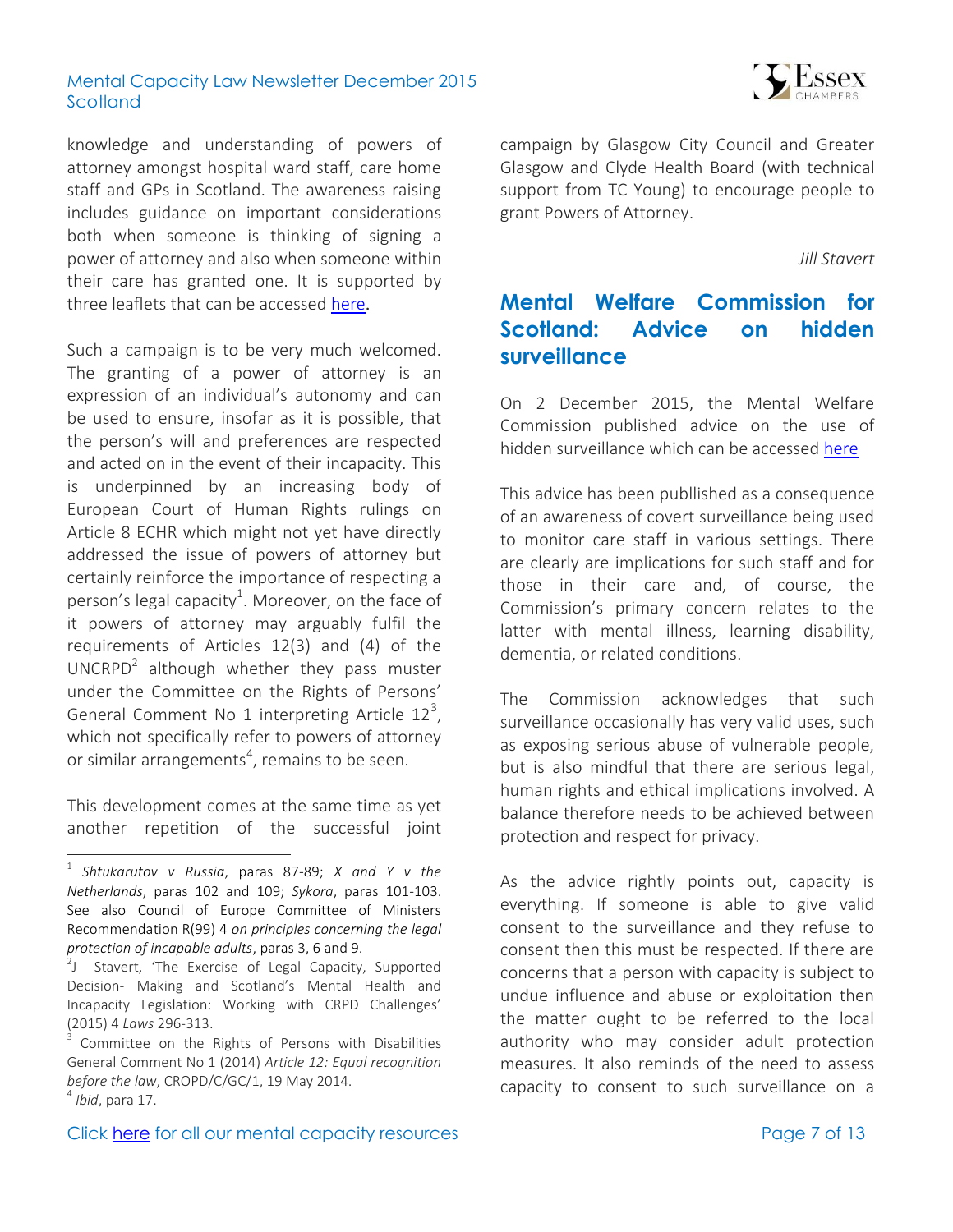

decision-specific basis<sup>5</sup>. It recognises that hidden surveillance is an intrusion of a person's privacy and the Article 8 ECHR (the right to respect for private and family life) issues surrounding this and need for proportionality. I would also add the potential Articles 5 (the right to liberty) and 3 (prohibition against inhuman and degrading treatment) ECHR engagement where such surveillance is excessive.

Practical considerations when considering hidden surveillance (for example, positioning of cameras, who images will be shared with and how they will be stored and the type of any recordings) are noted.

Importantly, the Commission acknowledges that surveillance can be conducted by a wide range of people and organisations and thus the need for the situation in terms of care homes and care providers, friends and families, welfare guardians and attorneys, criminal investigations and professional codes (medical and otherwise) to specifically address this.

The Commission is clear that it is not its place to advocate, or not, the use of hidden surveillance this is in the discretion of private individuals and employers but they must explore and exhaust all reasonable alternatives before proceeding with such measures which must be a last resort.

*Jill Stavert* 

 $\overline{a}$ 

# <span id="page-7-0"></span>**Scottish Government consultation on AWI anticipated**

We understand that Scottish Government expects to issue by the end of this year a consultation document not only upon the Scottish Law Commission report referred to in the parliamentary answer reproduced below, but seeking responses also for the purposes of the wider review mentioned in the answer. Sandra McDonald, Public Guardian, has often referred publicly to the "wish list" of desired improvements to the 2000 Act which she has been accumulating for some time. She has published her thoughts about possible introduction of a system of "graded guardianship" (see the OPG website). The wider review proposed by Scottish government, which is much to be welcomed, should also facilitate consideration of adjustments to the Scottish legislation to achieve full compliance with the United Nations Convention on the Rights of Persons with Disabilities - on which the work of the "Three Jurisdictions Project"(see [insert links]) continues.

The full text of the relevant Parliamentary question and answer is as follows:

## Question S4W-28230: Michael Russell, Argyll and Bute, Scottish National Party, Date Lodged: 30/10/2015

To ask the Scottish Government whether it plans to review the adults with incapacity legislation and, if so, what the timescale is and what consultation arrangements it is planning.

#### Answered by Paul Wheelhouse (12/11/2015):

We have committed to consulting on the Scottish Law Commission's Report on Adults with Incapacity. The report covers compliance of the Adults with Incapacity (Scotland) Act 2000 with

<sup>&</sup>lt;sup>5</sup> As promoted by, amongst others, the WHO and the European Court of Human Rights (e.g. *Shtukaturov v Russia* (2008) ECHR 223) although admittedly not the UN Committee on the Rights of Persons with Disabilities (Committee on the Rights of Persons with Disabilities, General Comment No. 1(2014) *Article 12: Equal recognition before the Law,* adopted 11 April 2014, para 15).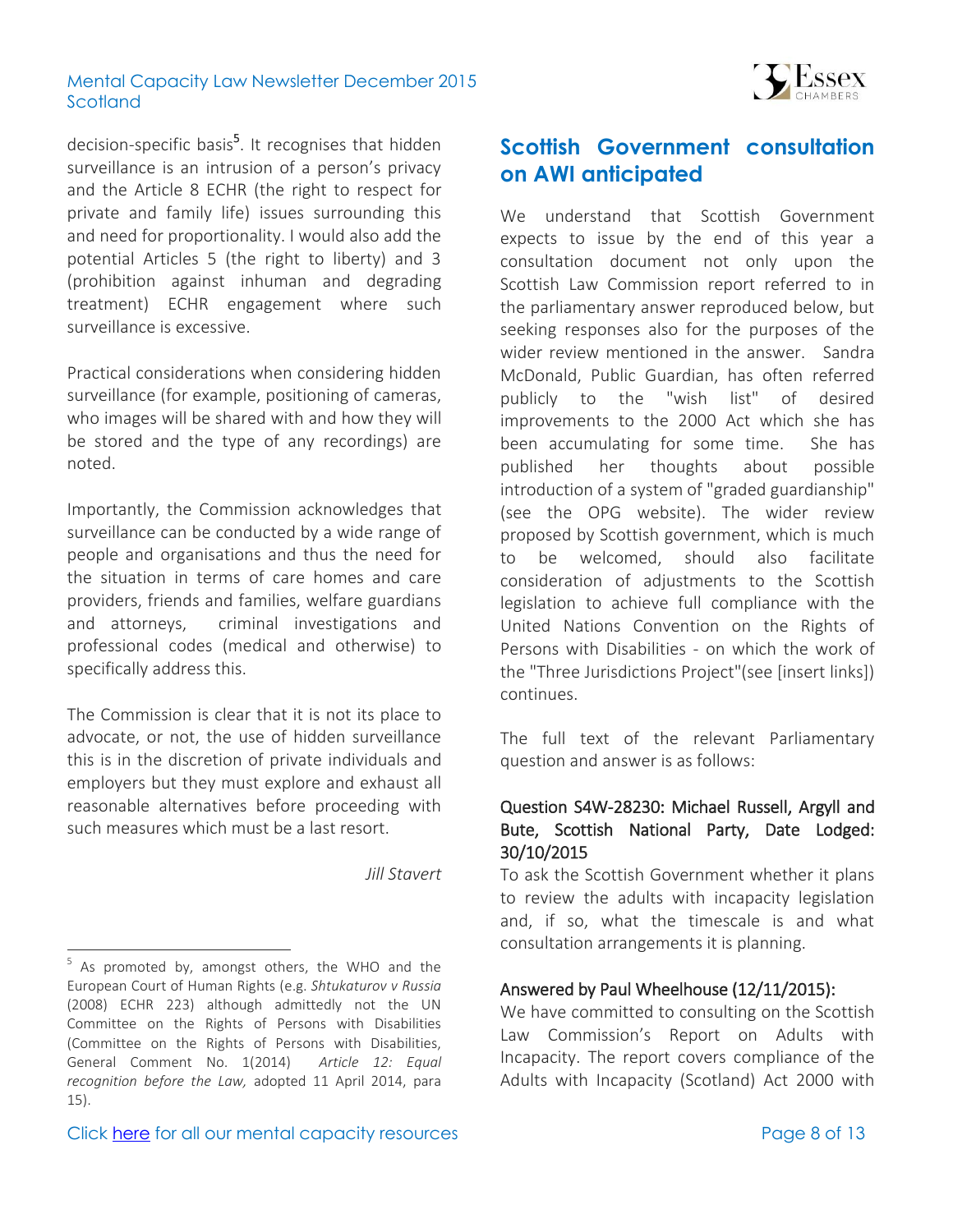

Article 5 of the European Convention on Human Rights, specifically in relation to deprivation of liberty issues. It is anticipated that a consultation paper will issue around the end of 2015, and it will be open to anyone with an interest to respond. Thereafter, a scoping exercise will follow in relation to a wider review of the adults with incapacity legislation.

*Adrian D Ward*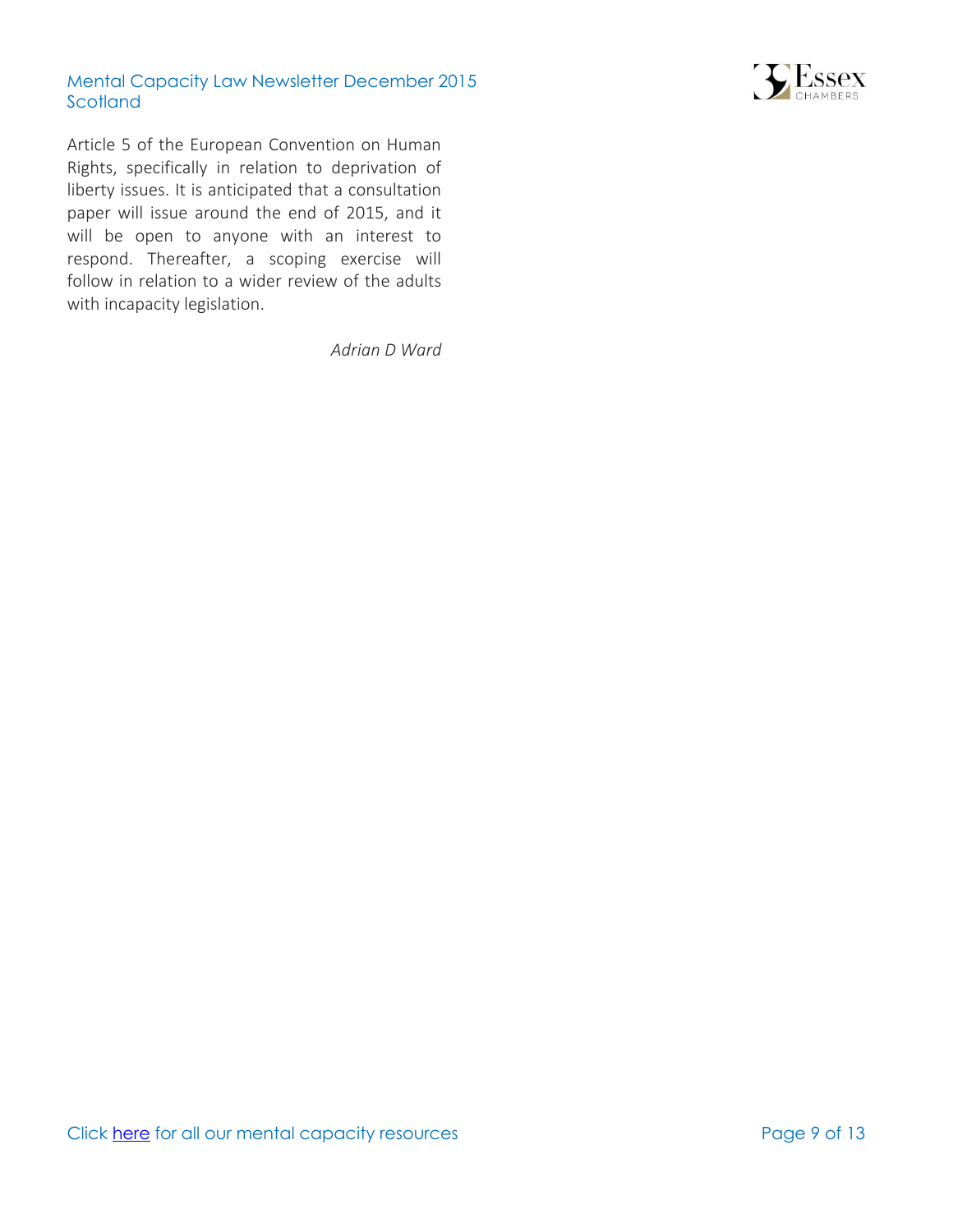<span id="page-9-0"></span>`

# **Conferences at which editors/contributors are speaking**

### International Protection of Adults

Alex and Adrian will be participating in a seminar at the British Institute of International and Comparative Law on 11 February on Hague 35 and crossborder matters. More details will be available soon on the BIICL [website.](http://www.biicl.org/)

### Fatal Accidents Inquiries and Psychiatric Patients

The next seminar in the Centre for Mental Health and Incapacity Law series will be on Fatal Accidents Inquiries and Psychiatric Patients, to be held on 27 January 2016, the speakers being Jill and Dr John Crichton. More details can be found [here.](http://staff.napier.ac.uk/faculties/business-school/news/Pages/Centre-for-Mental-Health-and-Incapacity-Law.aspx)



#### **Editors**

Alex Ruck Keene Victoria Butler-Cole Neil Allen Annabel Lee Anna Bicarregui Simon Edwards (P&A)

#### Guest contributor

Beverley Taylor

#### Scottish contributors

Adrian Ward Jill Stavert

### Advertising conferences and training events

If you would like your conference or training event to be included in this section in a subsequent issue, please contact one of the editors. Save for those conferences or training events that are run by non-profit bodies, we would invite a donation of £200 to be made to Mind in return for postings for English and Welsh events. For Scottish events, we are inviting donations to Alzheimer Scotland Action on Dementia.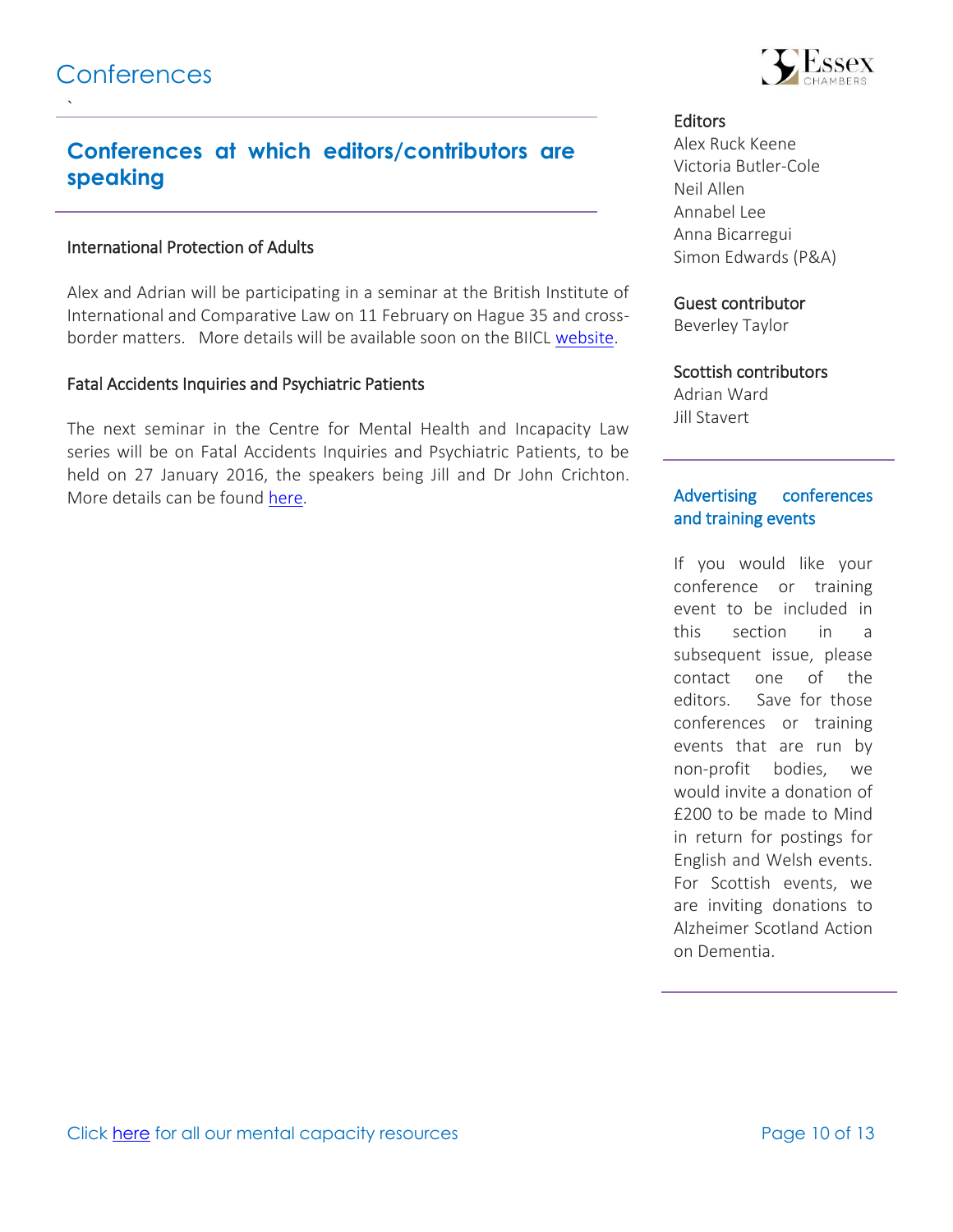

We are taking a break over the New Year, so our next Newsletter will be out in early December. Please email us with any judgments or other news items which you think should be included. If you do not wish to receive this Newsletter in the future please con[tact](mailto:marketing@39essex.com)  [marketing@39essex.com.](mailto:marketing@39essex.com) 

#### David Barnes

Chief Executive and Director of Clerking [david.barnes@39essex.com](mailto:david.barnes@39essex.com)

#### Alastair Davidson

Senior Clerk [alastair.davidson@39essex.com](mailto:alastair.davidson@39essex.com)

#### Sheraton Doyle

Practice Manager [sheraton.doyle@39essex.com](mailto:sheraton.doyle@39essex.com)

#### Peter Campbell

Practice Manager [peter.campbell@39essex.com](mailto:peter.campbell@39essex.com)

- London 39 Essex Street, London WC2R 3AT Tel: +44 (0)20 7832 1111 Fax: +44 (0)20 7353 3978
- Manchester 82 King Street, Manchester M2 4WQ Tel: +44 (0)161 870 0333 Fax: +44 (0)20 7353 3978
- Singapore Maxwell Chambers, 32 Maxwell Road, #02-16, Singapore 069115 Tel: +(65) 6634 1336

For all our services: visit www.39essex.com

Thirty Nine Essex Street LLP is a governance and holding entity and a limited liability partnership registered in England and Wales (registered number 0C360005) with its registered office at 39 Essex Street, London WC2R 3AT. Thirty Nine Essex Street's members provide legal and advocacy services as independent, selfemployed barristers and no entity connected with Thirty Nine Essex Street provides any legal services. Thirty Nine Essex Street (Services) Limited manages the administrative, operational and support functions of Chambers and is a company incorporated in England and Wales (company number 7385894) with its registered office at 39 Essex Street, London WC2R 3AT.

#### Click [here](http://www.39essex.com/resources-and-training/mental-capacity-law/) for all our mental capacity resources The Page 11 of 13

### Editors

Alex Ruck Keene Victoria Butler-Cole Neil Allen Annabel Lee Anna Bicarregui Simon Edwards (P&A)

#### Scottish contributors

Adrian Ward Jill Stavert

#### CoP Cases Online



Use this Qr code to take you directly to the CoP Cases Online section of our website

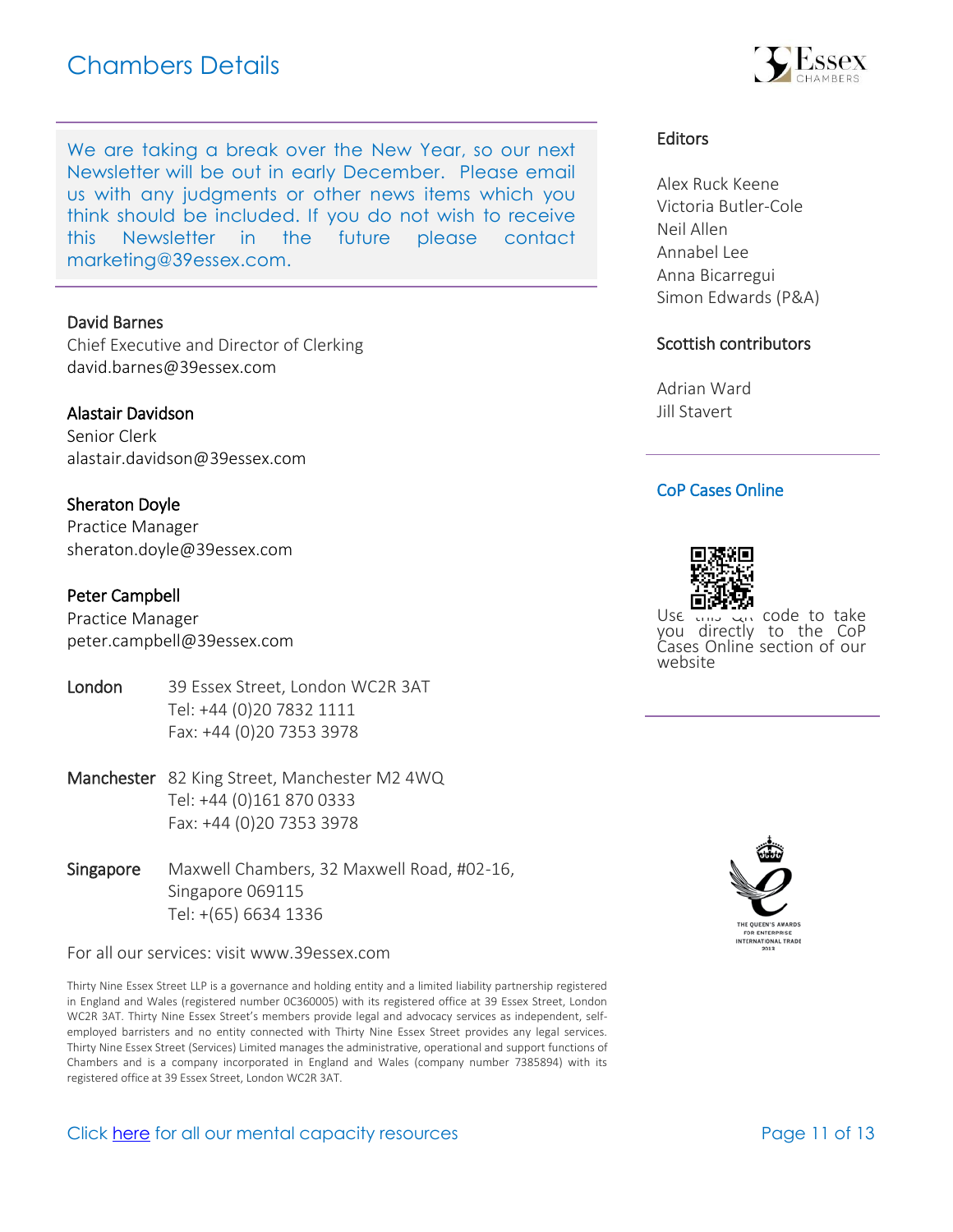# Editors and Contributors







#### Alex Ruck Keene: alex.ruckkeene@39essex.com

Alex is recommended as a 'star junior' in Chambers & Partners 2016 for his Court of Protection work. He has been in cases involving the MCA 2005 at all levels up to and including the Supreme Court. He also writes extensively about mental capacity law and policy, is an Honorary Research Lecturer at the University of Manchester, and the creator of the website www.mentalcapacitylawandpolicy.org.uk. [To view full CV click here.](http://www.39essex.com/members/profile.php?cat=2&id=73) 

#### Victoria Butler-Cole: [vb@39essex.com](mailto:vb@39essex.com)

Victoria regularly appears in the Court of Protection, instructed by the Official Solicitor, family members, and statutory bodies, in welfare, financial and medical cases. Together with Alex, she co-edits the Court of Protection Law Reports for Jordans. She is a contributing editor to Clayton and Tomlinson 'The Law of Human Rights', a contributor to 'Assessment of Mental Capacity' (Law Society/BMA 2009), and a contributor to Heywood and Massey Court of Protection Practice (Sweet and Maxwell). [To view full CV click here.](http://www.39essex.com/members/profile.php?cat=2&id=78) 



#### Neil Allen: [neil.allen@39essex.com](mailto:neil.allen@39essex.com)

Neil has particular interests in human rights, mental health and incapacity law and mainly practises in the Court of Protection. Also a lecturer at Manchester University, he teaches students in these fields, trains health, social care and legal professionals, and regularly publishes in academic books and journals. Neil is the Deputy Director of the University's Legal Advice Centre and a Trustee for a mental health charity. [To view full CV click here.](http://www.39essex.com/members/profile.php?cat=2&id=106) 



#### Annabel Lee: annabel.lee@39essex.com

Annabel appears frequently in the Court of Protection. Recently, she appeared in a High Court medical treatment case representing the family of a young man in a coma with a rare brain condition. She has also been instructed by local authorities, care homes and individuals in COP proceedings concerning a range of personal welfare and financial matters. Annabel also practices in the related field of human rights. To view full CV click here.



#### Anna Bicarregui: [anna.bicarregui@39essex.com](mailto:anna.bicarregui@39essex.com)

Anna regularly appears in the Court of Protection in cases concerning welfare issues and property and financial affairs. She acts on behalf of local authorities, family members and the Official Solicitor. Anna also provides training in COP related matters. Anna also practices in the fields of education and employment where she has particular expertise in discrimination/human rights issues. To view full CV click [here.](http://www.39essex.com/barrister/anna-bicarregui/)